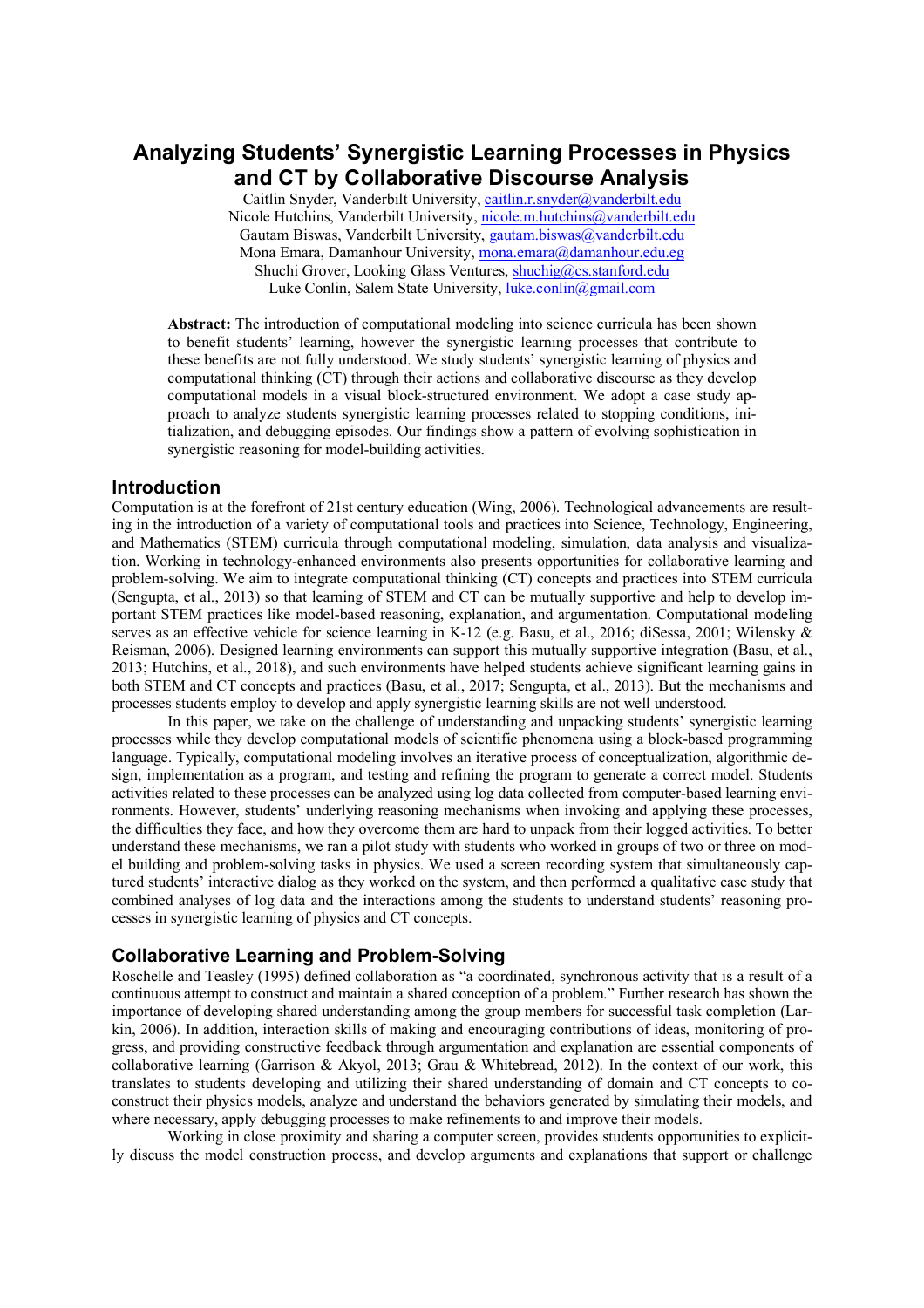model constructs they propose or are proposed by their partners (Sins, et al., 2005). Therefore, students' interactive discourse provides opportunities for studying and understanding the reasoning processes they employ for synergistic learning during their computational model building activities. We briefly review discourse frameworks that have been developed for analyzing collaborative discourse in STEM domains.

### **Collaboration Discourse Frameworks**

The ICAP framework (Chi & Wylie, 2014) defines four different modes of engagement when considering learning behaviors: Interactive, Constructive, Active, and Passive. A learner who is engaging passively receives information but does not respond. An actively engaged learner receives information and manipulates it in some way. A learner who is receiving information, manipulating it and then constructing something with that knowledge is considered to be constructive. Finally, if two constructive learners are conversing about constructs they have generated from information, they are considered to be interactive.

The framework proposed by Weinberger & Fischer (2006) to analyze knowledge construction in a collaborative learning environment includes five categories of social modes: externalization, elicitation, quick consensus building, integration-oriented consensus building and conflict-oriented consensus building. Externalization is defined by a learner articulating their thoughts. Elicitation refers to the idea of using the other group partners as resources, this can be seen when a learner questions other group members. Quick consensus building is the act of accepting the contributions of another learner in order to continue progress. Integration-oriented consensus building occurs when one learner's understanding about a concept is changed based on another learner's reasoning. Conflict-oriented consensus building refers to the idea of different learners' perspectives contradicting each other, which leads to the debate and modification of conflicting ideas.

In our work, we superimpose Weinberger & Fischer's categories of social modes in knowledge construction on the ICAP framework to develop our coding scheme*.* This combination results in a more encompassing framework that considers a learner's social modes along with their mode of engagement on the collaboration task. A collaborative interaction is categorized by the highest level of engagement reached by one or more learners in the group combined with the type of social mode associated with the group. All three types of consensus building modes are only present when the collaboration is considered *interactive* because the group can only reach a consensus when both learners participate in model building. *Constructive externalization* or *elicitation* is categorized by a single student (the lead) is participating in model building and is narrating their actions and thought processes while the other students engage passively by following along silently, or actively, by verbally agreeing. During *constructive elicitation*, the lead student questions the other students in the course of building the model and receives little to no response. If questioning by two or more students is substantial and leads to responses that indicate the students are acting constructively, the collaboration is considered to be *interactive elicitation*. If neither student is participating in the model building but are reading aloud resources or instructions, the collaboration is categorized as *active externalization*. Finally, when none of the students are actively working on the model or saying anything they are in a *passive state*.

## **Framing our Research**

## Learning Physics by Building Computational Models

We use C2STEM, a learning-by-modeling environment that incorporates a physics domain-specific modeling language (DSML) into a block-based programming environment to promote learning of domain-specific and CT concepts and practices through computational modeling and problem-solving exercises. C2STEM uses Netsblox (Broll, et al., 2017), an extension of Snap! (http://snap.berkeley.edu/). The use of a physics DSML aims to help students focus on physics concepts, while also helping students to write self-documenting code. In addition, we scaffold the model-building process by explicitly providing a simulation framework, where students can initialize variables and the use blocks to update the variables at each time step to capture dynamic behaviors.

Figure 1 illustrates a computational model that simulates the dropping of a package from a drone hovering at a specified height above a target. This requires students to think of the impact of gravity on the package's velocity and position with time that increments in steps of Δt when the simulation is run. The student also has to model a stopping condition, using a *conditional* construct to model the object's motion stopping when it hits the ground. Students can use graphing and tabulation tools shown as icons at the bottom of the stage.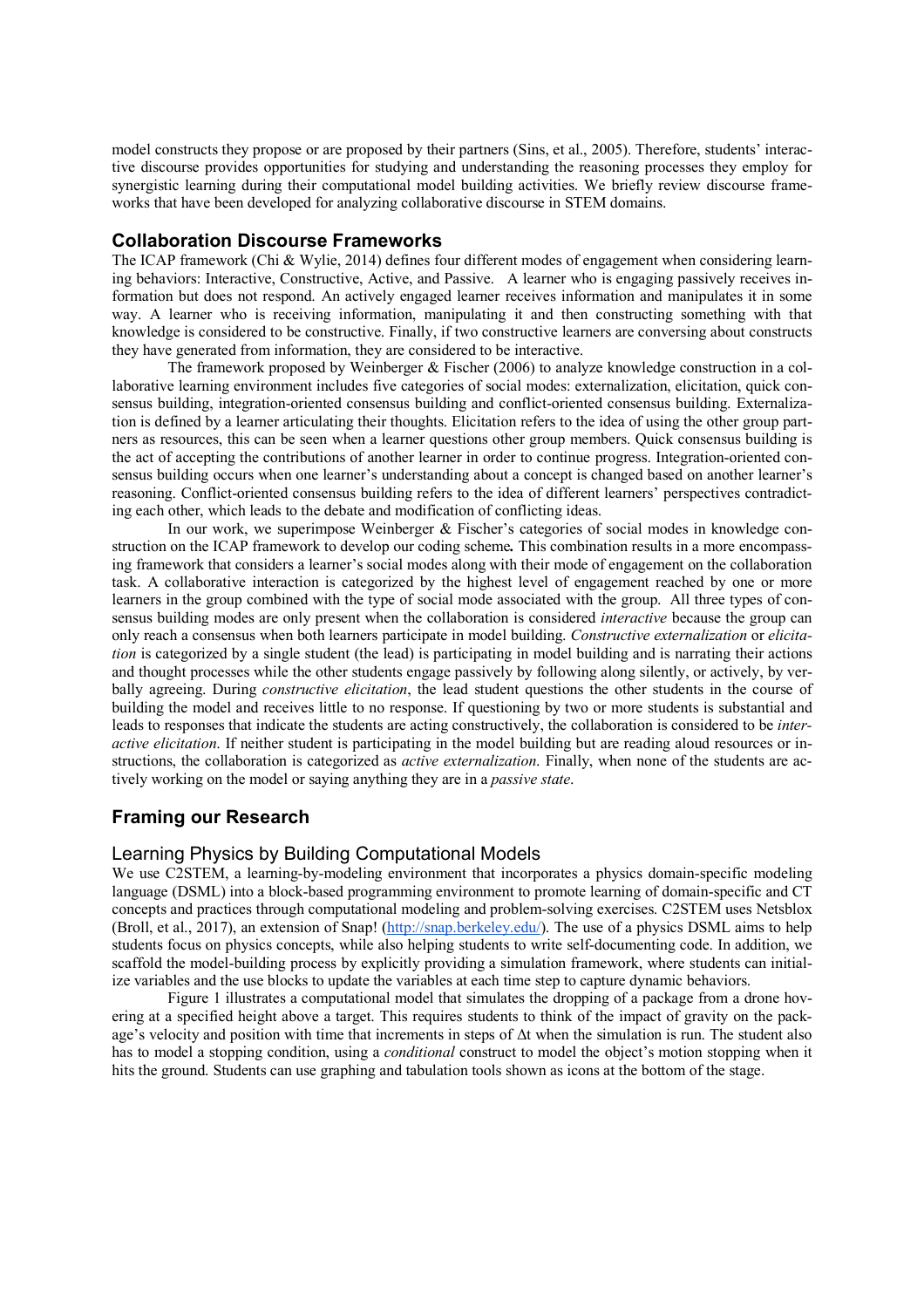

Figure 1. Example final computational model for package drop.

## Synergistic Learning

The notion of synergistic learning is predicated on the idea that the simultaneous learning of two domains in an integrated context can lead to better learning of concepts and practices in both domains than when the domains are learned separately. Previous work has shown that integration may initially increase the conceptual burden for students, but students are quickly able to overcome these difficulties and learn both domains better (Basu, et al., 2013; 2016). Our previous studies with C2STEM have shown that learning by building computational models of kinematics phenomena helps students gain a deeper understanding of the underlying kinematics concepts, while also helping students gain a better understanding of CT constructs, such as variable initialization, conditional, and loops (Hutchins, et al., 2018). Besides, a number of practices, such as abstraction, decomposition, and debugging transcend both domains (Sengupta, et al., 2013). However, to our knowledge, limited work has focused on the identification of the synergistic STEM+CT processes that lead to these learning benefits.

In this paper, we identify some of the synergistic learning processes that we have observed in previous studies, and develop a framework for analyzing and understanding students' reasoning processes as they work through synergistic learning episodes during their model building tasks. In particular, we focus on the synergistic modeling practices of initialization, debugging, and conditional behavior changes. In our modeling framework, the initialization process can be identified by the addition, editing, and/or deletion of physics-DSML set blocks under the "*When Green Flag Clicked*" block (see Figure 1). Not only is variable initialization a key CT practice (Grover & Pea, 2013), students' selection of physics variables to initialize in the context of a particular task offers insight into their conceptual understanding of the motion processes being modeled. Debugging, a key CT skill (Grover & Pea, 2018), is related to analyzing model behaviors, identifying sources of error in the models, and then correcting the identified errors in physics modeling. In C2STEM, the debugging process is a truly synergistic process, as students must diagnose whether errors in their models result from incorrect representation (modeling) of physics concepts (e.g., an incorrect use of velocity in computing a look-ahead distance (specific point at which object slows down to stop) or an incorrect specification of the CT (or programming) constructs (e.g., writing the Boolean condition expression that initiates the slowing down behavior). Finally, we include the use of conditional expressions to indicate changes in motion behavior (e.g., slow down to avoid a collision). In all of these situations, the nature of the modeling tasks requires students to go back and forth between applying and checking their physics concepts and practices and their CT (or programming) concepts and practices to succeed in their model-building and model-checking tasks. We hypothesize that back and forth transition of concepts and practices across domains provides students with synergistic learning opportunities leading to better model building, and eventually better learning in both domains.

## **Study Description and Data Analysis Methods**

The qualitative research method presented in this paper is guided by the question: *What characteristics of synergistic learning and reasoning processes can we derive from students' collaborative discourse as they work on computational modeling tasks?* The primary data source used to answer this question was screen-capture video (using OBS™ software) that recorded students' actions in C2STEM, along with webcam video and audio, of two students ('S1' & 'S2') engaging in collaborative model building.

Our team conducted a two-month-long study that included 26 advanced sophomores assigned by our research team to work in groups of 2 or 3 on a kinematics and dynamics curriculum in C2STEM. The research team met with participants one school-day a week over a two-month period. Students completed one 45-minute CT training unit and four physics modules: three in Kinematics: 1D motion (with acceleration), 2D motion with constant velocity, and 2D motion with gravitational forces, and one in mechanics, i.e., an introductory unit on 1D Force. All students worked collaboratively, either in pairs or triads.

We used the rubric outlined in Table 1 to define and assess key learning objectives in physics and CT from the models that students constructed. The assessment results help us determine how successful students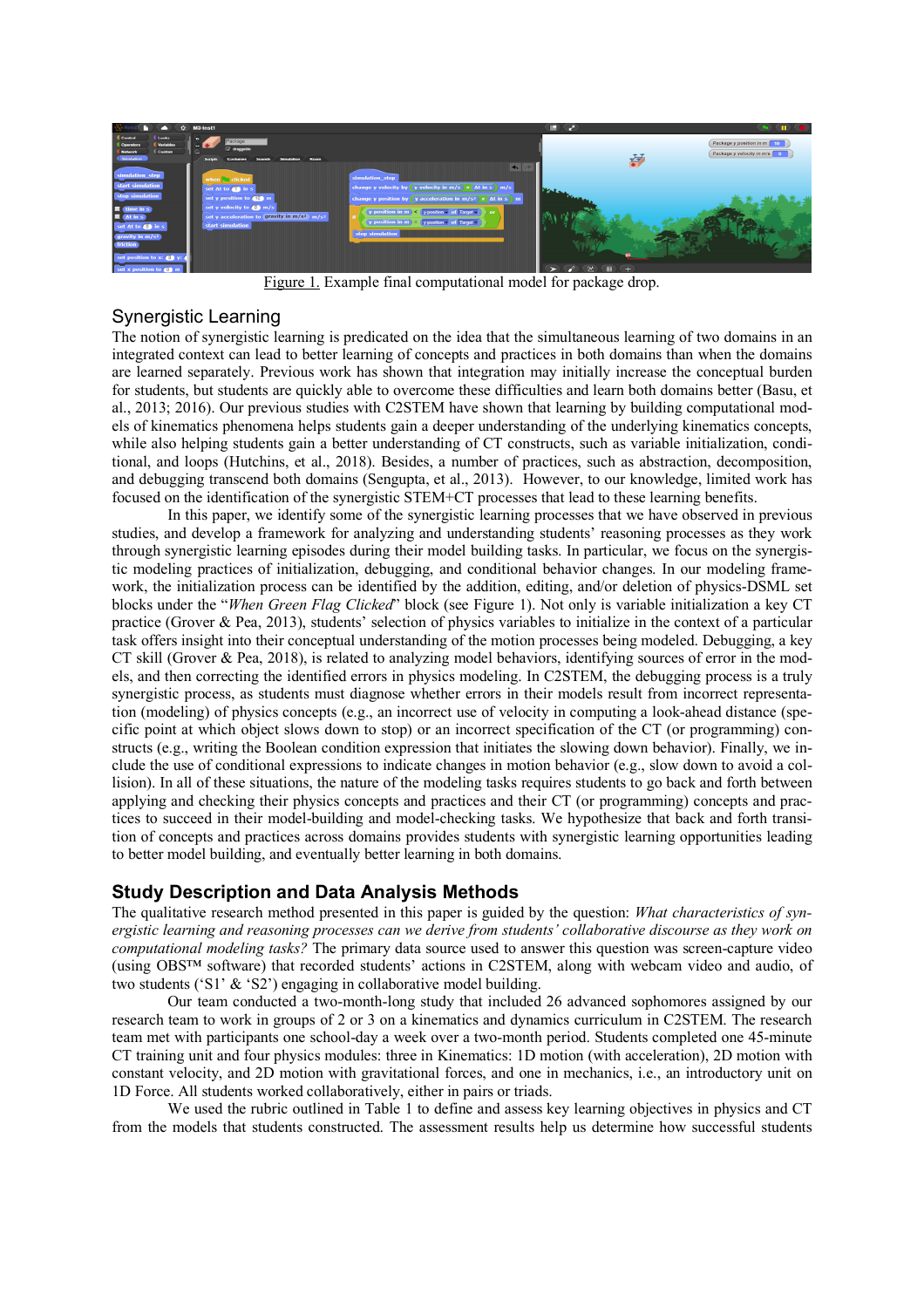were in different aspects of model building and how their performance could be explained by their proficiency in synergistic learning and reasoning processes.

| Table 1: Rubric for evaluating students Models                                                                                                                                                           |                |
|----------------------------------------------------------------------------------------------------------------------------------------------------------------------------------------------------------|----------------|
| Expressing physics relations in a computational model (physics component):                                                                                                                               | Point(s)       |
| Program expresses correct relations among and units for needed Physics variables.                                                                                                                        | 2              |
| Program reflects the effect of [velocity/acceleration] on [position/velocity] each time step.                                                                                                            |                |
| Program resulted in an accurate calculation of given task submission question.                                                                                                                           |                |
| Using programming concepts to model physics phenomena (CT component)                                                                                                                                     | Point(s)       |
| Program makes the distinction between actions that need to happen once during initialization and actions that<br>need to be repeated in the simulation step                                              |                |
| Program correctly determines which actions always happen or happen under certain conditions                                                                                                              |                |
| Program updates the variable corresponding to the package's velocity: $(1)$ under the correct conditions (e.g.<br>correct conditional logic), and (2) in the correct fashion (e.g. each simulation step) | $\mathfrak{D}$ |
| All code in the program is reachable and can be executed. No duplicate code                                                                                                                              |                |

For analysis, we extracted and coded students' discourse mechanisms from the OBS video and voice recordings, capturing sequences of actions that that closely related to learning objectives in the two domains (see rubric), while also recording the challenges they faced, and how they overcame them. Two coders coded the above episodes. Inter-rater reliability was checked by calculating Cohen's kappa value which resulted in excellent agreement ( $k = 0.94$ ) for collaborative discourse and good agreement ( $k = 0.71$ ) for synergistic coding. For each task, we noted key actions and conversations that highlighted synergistic learning episodes and parsed these episodes to determine if the students' focus was on the physics or the CT aspect of their model.

## **Student Task Performance in Physics and CT**

Our qualitative case study analyzed the model-building activities and the accompanying dialogue of two students who worked together on a laptop. We chose this group because they were the only pair in our study (all other students worked in triads), therefore, exchanges between them were easier to code. Besides this group was quite expressive, so we derived a lot of rich information from their dialog. Typically, one of them controlled the mouse and the keyboard, but the other student was always very attentive, and often initiated interactive dialog to discuss aspects of the modeling and debugging tasks. Their model scores (Figure 2) were assessed using the rubric described above on four model building tasks from each curriculum unit: 1D Motion, 2D Constant Velocity, 2D Motion with Gravity, Forces. As demonstrated, the group initially struggled in CT (3 out of 5), but improved to a perfect CT score by the final unit, even though the CT constructs and practices were more difficult. In physics, the group started off well, scoring a 3 out of 4 on the first two modeling tasks, improving to 4 out of 4 on the final modeling tasks. It is important to note that for both 1D motion and 2D constant velocity, the group did not receive a point for "program resulted in an accurate calculation of given task submission question," because this rubric item requires appropriate use of CT constructs. As such, further analysis of the modeling process is needed to understand issues related to transitions between physics and CT applications in the modeling process in order to understand the cause for their error.



## Case Studies

Utilizing our synergistic learning framework) we have extracted segments of work and accompanying dialog that correspond to episodes of initialization, formulating conditional logic/stopping conditions, and debugging. The segments are presented in the order in which they occurred to study the students' progression in their model building skills and synergistic learning skills (Figure 2).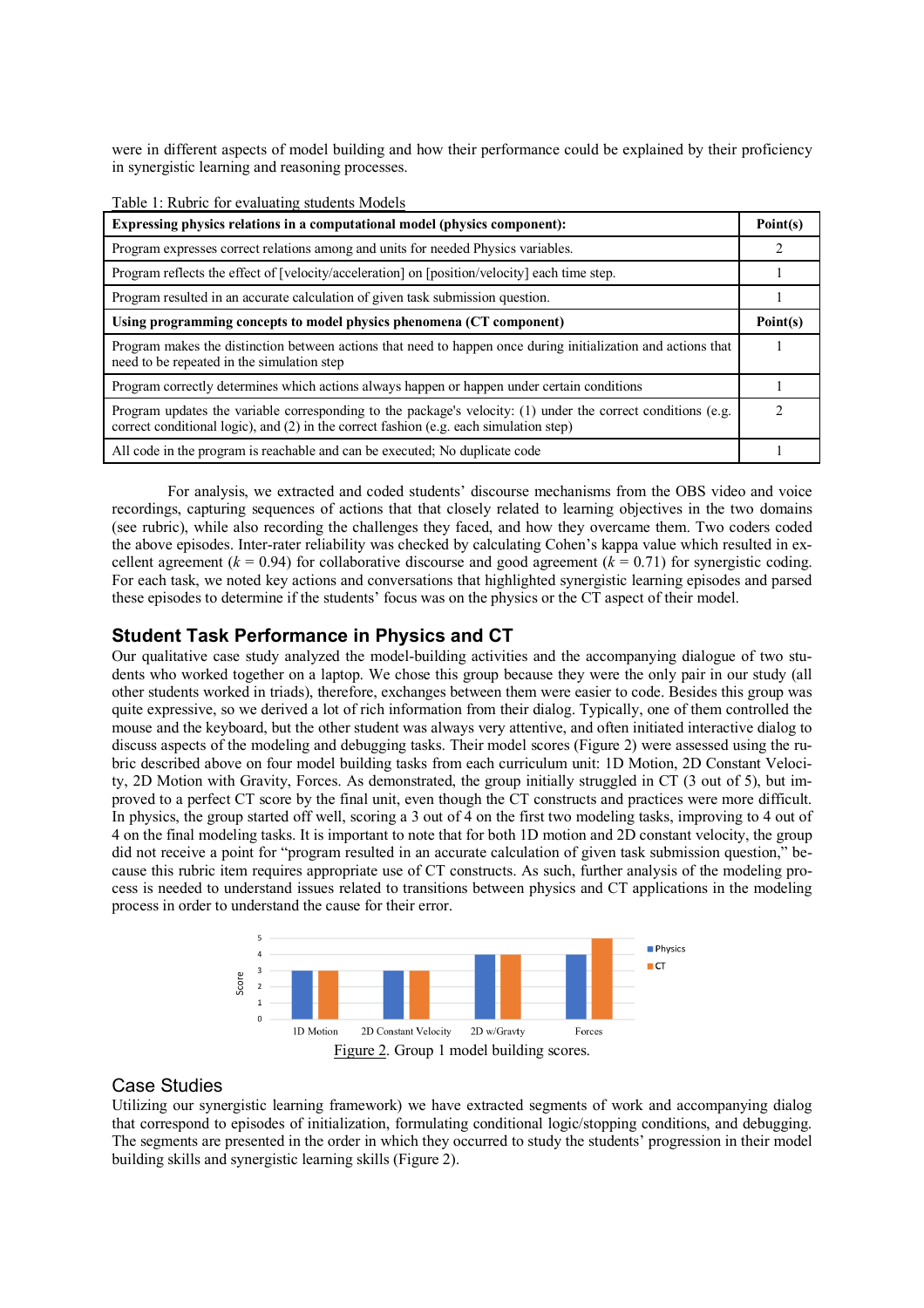#### Segment 1: Conditional Logic and Stopping Conditions

Episode 1 below describes a conversation and activity segments for a dyad (students S1 and S2) working on the 1D Motion module. In this task, students model the motion of a truck that speeds up from rest to a given maximum speed (defined by a speed limit), maintain that speed and slow down and stop at a stop sign. This requires the students to calculate a lookahead distance from a stop sign. These two segments demonstrate their application of synergistic learning processes (their back and forth reasoning between the physics and CT concepts) to model the motion changes of the truck. We use the characterizations developed from the two collaborative frameworks to analyze and interpret the dialog constructs.

Table 2: Episode 1 (use of conditionals)

| <b>Student's Words and Actions</b>                                                                                                                                                                                                                                                                                                                                                                                   | <b>Physics and CT</b>                                                                                                                                                                                                                          | <b>Collaboration</b>                                                                                                                                                                                                                                                                            |  |
|----------------------------------------------------------------------------------------------------------------------------------------------------------------------------------------------------------------------------------------------------------------------------------------------------------------------------------------------------------------------------------------------------------------------|------------------------------------------------------------------------------------------------------------------------------------------------------------------------------------------------------------------------------------------------|-------------------------------------------------------------------------------------------------------------------------------------------------------------------------------------------------------------------------------------------------------------------------------------------------|--|
| S1: "15 m/s. So it needs to hit 15 m/s and then stop<br>accelerating. So If statements. If statements is the<br>easiest way to do this."<br>S2: "I thought you would do a when block.<br>S1: Why would you do a when block?"<br>S2: "when the speed reaches"<br>S1: "Well, that's the thing because this starts a se-<br>quence, we need to put it inside the simulation step<br>so that it will constantly repeat." | CT focused: S1 and S2 agree on the<br>physics concept but disagree on how to<br>model it computationally, i.e., what CT<br>construct(s) to use. S1 and S2 attempt<br>to develop a shared understanding of<br>different conditional operators   | conflict-<br><b>Interactive</b><br>oriented<br>consensus<br>building: S2 challenges<br>S1's reasoning about a<br>CT construct. S2 sug-<br>gests a different idea<br>and S1 pushes S2 to<br>verbalize his reasoning.                                                                             |  |
| <b>S2:</b> "Oh, I see."<br>S1: "Right so if x velocity is greater than or equal<br>to 15 then just change the x position by velocity.<br>Else, change x velocity by acceleration."                                                                                                                                                                                                                                   | Physics focused: Since S2 seems to<br>agree, S1 brings the conversation back<br>in context of physics. Using the lan-<br>guage of the conditional block, S1 de-<br>scribes the relationships between posi-<br>tion, velocity and acceleration. | <b>Interactive</b><br>quick-<br>consensus building: S2<br>seems to agree with<br>S1's reasoning but as<br>seen in the continuation<br>of the conversation, he<br>is not fully convinced.                                                                                                        |  |
| <b>S2:</b> "And you're telling me that's the easiest way?"<br>S1: "That's the easiest way to do it because other-<br>wise we have to do this and that's not a loop."                                                                                                                                                                                                                                                 | CT focused: S2 turns the conversation<br>back to CT and challenges S1 again on<br>the choice of conditional structure.                                                                                                                         | <b>Interactive</b><br>conflict-<br>oriented<br>consensus<br>building: S2 challenges<br>S1 again on the choice<br>of conditional structure.<br>After showing S2 on the<br>screen, S1 and S2 de-<br>velop a common under-<br>standing of the physics<br>and CT concepts to use<br>in their model. |  |
| S2: "I would think like just like if velocity equals<br>like if velocity equals 15 m/s set acceleration to<br>$0 \text{ m/s}$ "                                                                                                                                                                                                                                                                                      | Physics focused: S2 attempts to sup-<br>port his reasoning by bringing in the<br>relationship between velocity and ac-<br>celeration.                                                                                                          |                                                                                                                                                                                                                                                                                                 |  |
| <b>S1:</b> "We could do that but that would be eh I<br>just I don't like the way that sounds cause yeah but<br>yeah I know what you're saying."<br>S1: "Ok so basically if velocity is equalis greater<br>than or equal to whatever, then change, then both of<br>theseelse just the bottom part. Ok."<br>S2: "Oh I see why you put that there."<br>S1: "Exactly"                                                    | CT focused: S1 shows S2 on the mod-<br>el how his idea would work                                                                                                                                                                              |                                                                                                                                                                                                                                                                                                 |  |

In this segment, the dyad was having trouble converting their physics understanding into the computational constructs because they were unsure about the conditional constructs. Their consensus-building collaborative dialog demonstrates how they applied explanations, and argumentation to develop a shared understanding of the model building task (e.g., why select the "if" block and not a "when" block). However, their explanations are not deep, therefore, their justification for their model building steps is shallow. For example, S1 verbalizes his actions to develop a consensus and shared understanding with his partner, but the explanation "just doesn't like the way that sounds" implies an incomplete understanding of CT. On the other hand, the physics knowledge is strong (including a correct calculation of the lookahead distance), and this is reflected in their task performance score.

#### Segment 2: Initialization

The second episode in our case study involves the 2D constant velocity task focused on the initialization process. In this task, students needed to program a boat to cross a river, stopping at two islands located at different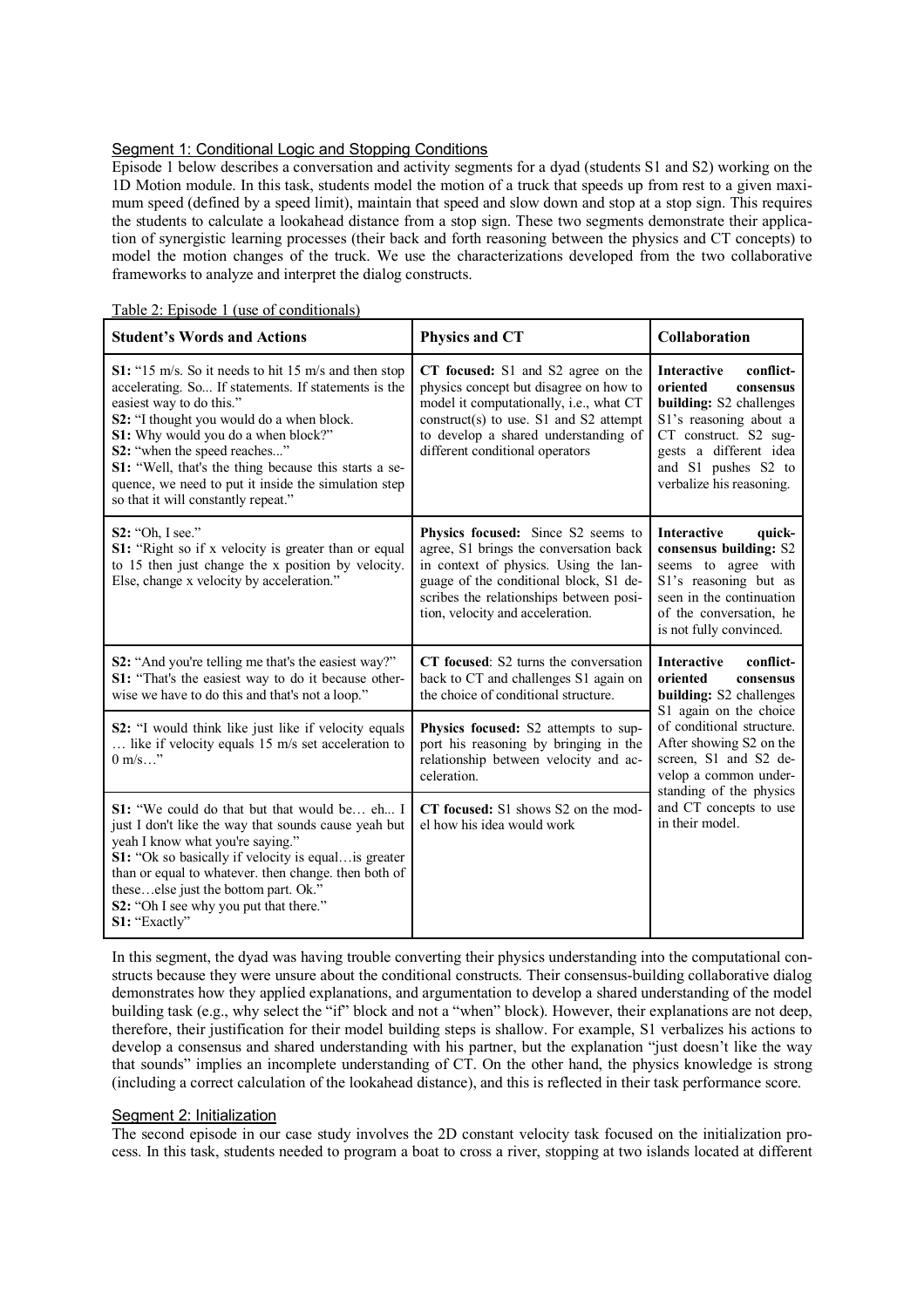points on the way. The key physics concepts students have to learn are 2-D velocity, and how to compute the resultant velocity, given that the river current. In this episode, students are considering the importance of initializing the heading variable of the boat given the need to change the boat's direction when moving towards a new target.

Table 2: Episode 2

| <b>Student's Words and Actions</b>                                                                                                                                                                                                                                                                                                 | <b>Physics and CT</b>                                                                                                                                                      | Collaboration                                                                                                                                                                                                                                              |
|------------------------------------------------------------------------------------------------------------------------------------------------------------------------------------------------------------------------------------------------------------------------------------------------------------------------------------|----------------------------------------------------------------------------------------------------------------------------------------------------------------------------|------------------------------------------------------------------------------------------------------------------------------------------------------------------------------------------------------------------------------------------------------------|
| S1: "So it's 5 m/s in the x and y. So, we could set a different x ve-<br>locity and different y velocity. Because it needs to go 15, so we<br>could set the x to 5 and in the same three seconds if we set the y<br>velocity to 2, then it would go 6 forward and 15 to the right."<br>S2: (agreement sound)                       | Physics focused: S1 is<br>verbalizing thought pro-<br>cess on the relationship<br>between x and y velocities<br>and the respective distanc-<br>es moved in 3s              | Constructive exter-<br>nalization: S1 exter-<br>nalizing his modeling<br>constructs with<br>S <sub>2</sub><br>following along, oc-<br>casionally agreeing                                                                                                  |
| S1: "let's move this back and set the heading."<br>[S1 ADDS "set heading to" block and hardcodes it to the value<br>291.28. Clicks on the block to change direction of the boat and<br>then removes block from stage.]<br>S1: "so we need to set position to 0, -10.6"<br>[S1 ADDS and EDITS set position block]                   | CT focused: S1 adds an<br>initialization blocks that<br>supports his verbalization                                                                                         |                                                                                                                                                                                                                                                            |
| S2: "How come you threw that block away?"<br>S1: "What, that block? (pointing) Because we've already set the<br>heading."<br>S2: "Alright, but when you reset it's"<br>$S1:$ "Right."<br>[S1 ADDS set heading block under GF and hardcodes to 291.28]<br>S2: jokingly says other student's name<br>S1: "My wits have taken leave." | CT focused: S2 challeng-<br>es S1's removal of one of<br>the blocks — presumably<br>place in the wrong location<br>causing the simulation to<br>reset to an initial value. | Interactive conflict-<br>oriented<br>consensus<br>building: S2 chal-<br>lenges S1's action of<br>discarding<br>a<br>set<br>block, S1 tries to ex-<br>plain his reasoning<br>further<br>and<br>after<br>by<br>S <sub>2</sub><br>prompting<br>sees the error |
| S1: "And then, set position, set velocity"<br>[S1 ADDS set x velocity block under GF]                                                                                                                                                                                                                                              |                                                                                                                                                                            | Constructive exter-<br>nalization:<br>S1 reverts to narrat-                                                                                                                                                                                                |
| <b>S1:</b> "and that's all we need to know, because it won't let us acceler-<br>ate. It will let us accelerate in 2D air because that is when we start<br>factoring in gravity. So then, start simulation, simulation step."<br>[S1 ADDS start simulation to GF and simulation step flag]                                          | Physics focused: S1 con-<br>cludes that they have com-<br>pleted the physics required<br>for the model                                                                     | ing actions with S2<br>following along                                                                                                                                                                                                                     |

This segment illustrates a synergistic process where an understanding of the physics variables is needed to accurately model the object behaviors. We analyze how the students collaborate to resolve issues in the link between initialization and the modeling of the updates to capture dynamic behavior. The conflict-oriented consensus building approach allowed both students to consider the initialization process in the context of a complete model. By questioning the deletion, the group went from a predominantly constructive externalizing approach focused on the physics content, to an approach centered on generating consensus in understanding how the computational model should be set up. This conflict-oriented approach also occurred in Segment 1 in which the students also came to a consensus via questioning of the selection of a conditional block, but in this initialization scenario, we are beginning to see better justification as part of their reasoning. Although the improvements are observed in the synergistic discourse, the students' model score on this task was similar to Segment 1.

#### Segment 3: Debugging

The final episode is an example of synergistic learning during debugging in a 2D gravity drop motion task, where the students modeled the delivery of two packages by a drone moving horizontally, calculating the lookahead distance needed to release each package in order to safely land each at the desired targets on the ground. It is important to note that the group's score in both Physics and CT improved in this scenario, with the group developing a model that they used to correctly answer the task submission question.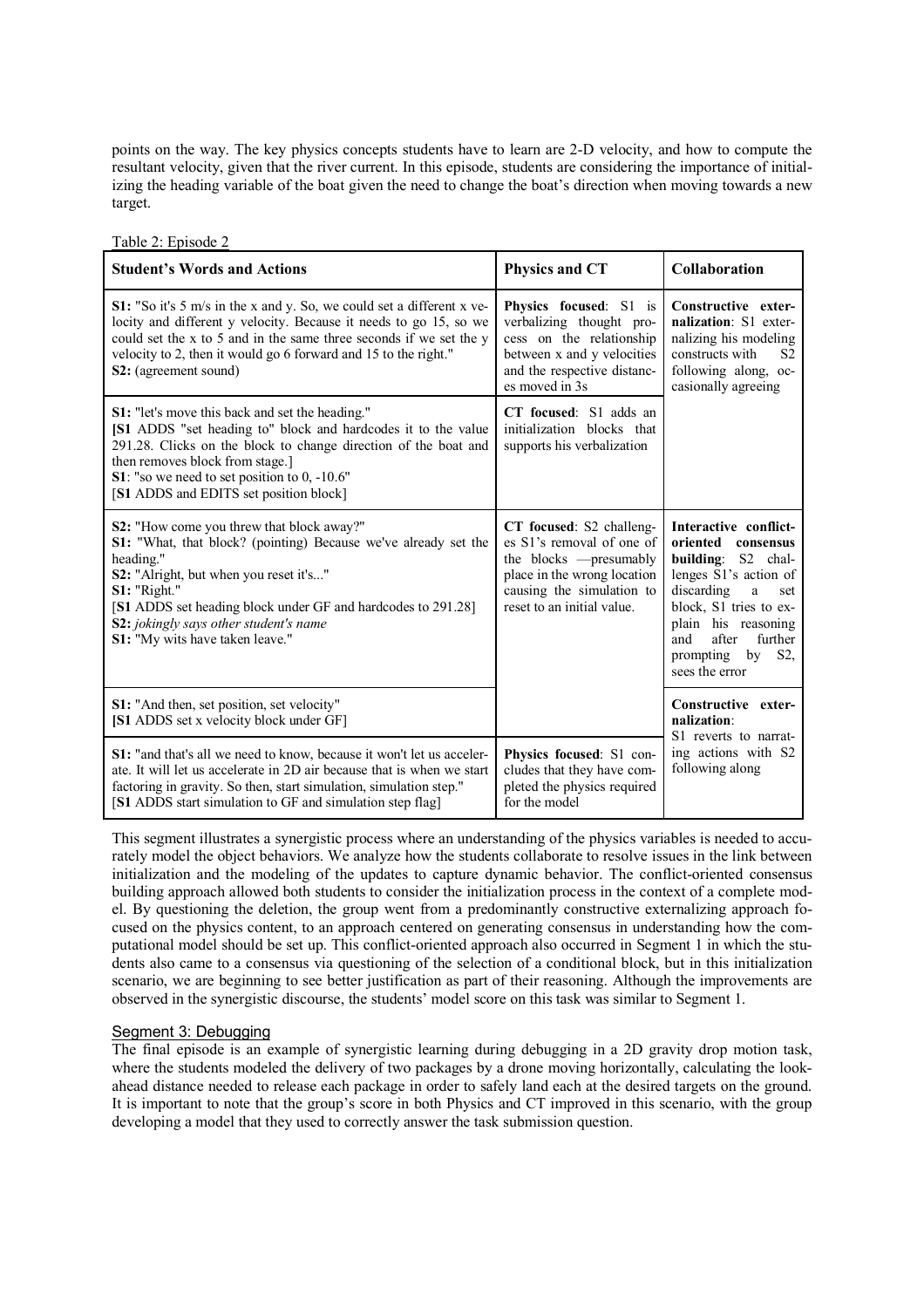Table 3: Episode 3

| <b>Student's Words and Actions</b>                                                                                                                                                                                                                                    | <b>Physics and CT</b>                                                                                                                                                         | <b>Collaboration</b>                                                                                                                                                                                     |
|-----------------------------------------------------------------------------------------------------------------------------------------------------------------------------------------------------------------------------------------------------------------------|-------------------------------------------------------------------------------------------------------------------------------------------------------------------------------|----------------------------------------------------------------------------------------------------------------------------------------------------------------------------------------------------------|
| <b>S1:</b> "Did we miscalculate? Did we miscalculate? Does it<br>need to be like 9 meters or something? Let's try 9 meters<br>just to be sure. I have a sneaky, sneaky suspicion."                                                                                    | <b>Physics focused:</b> S1 is pointing out<br>that the physics calculations put<br>into the model may be incorrect.                                                           | Interactive integra-<br>tion-oriented con-<br>sensus building: S1<br>and S2 work togeth-<br>er to find the error in<br>their model, and<br>they conclude that it<br>is likely a time mis-<br>calculation |
| [S1 edits subtraction in if via hardcode].<br><b>S1:</b> "Let's try this again." [S1 presses play]<br>$S1:$ "Drop"<br>$S2:$ "It's not"<br><b>S1:</b> "Yeah, that's not right."<br><b>S2:</b> "Wait, I want to see it" [S2 takes control of mouse]                     | CT focused: S1 and S2 are using<br>the model to determine why the<br>package is not ending up in the<br>correct place                                                         |                                                                                                                                                                                                          |
| <b>S1:</b> (inaudible) "Did we miscalculate the time?"<br>S <sub>2</sub> : "We might have"<br>S1: "We might have miscalculated the time. Let's go back<br>and look at the time equation. We could do this one, too,<br>couldn't we?"<br><b>S2</b> : (agreement sound) | <b>Physics focused:</b> After their model<br>does not work as expected, S1 and<br>S2 go back to determining where<br>they made an error in modeling the<br>physics relations. |                                                                                                                                                                                                          |

This segment illustrates how the students use the animation of the object's motion to realize they have made an error, and then work together to find its source. The discussion is mostly physics-focused, but it does require them to analyze how the sequence of blocks they have used to build the model relates to the behavior they are observing. Their suspicion is that they did not model the release time of the object correctly. The episode does show some switching between a physics and CT focus in their conversations. This was also observed in the earlier episodes, but this one demonstrates a level of maturity in that they are not arguing over what construct to use, but are trying to related behavior back to model structure, which implies higher level synergistic reasoning.

## **Discussion**

When the S1 and S2 are successful in their modeling tasks, the conversation has the characteristic of integrating both CT and physics reasoning, and adopts a back and forth between the two domains in the model construction task. We believe that this back and forth, i.e., analyzing relevant domain concepts required for modeling and representing them using computational constructs, and going back and forth to establish the correctness of the physics and its computational representation is a key element of synergistic learning and reasoning. A conversation that integrates both CT and physics reasoning does not necessarily imply students will succeed, as seen in Episode 3. The students go back and forth between the physics concepts and the CT construct in their conversation, but run out of time before they come up with the correct form of the model. However, they gain a synergistic understanding that they apply later in their modelling process. The dyad also discusses look-ahead distance calculations in the 1D constant velocity module, but this earlier conversation does not have them switching between physics and CT reasoning. The discussion that can be split into two completely separate conversations; one where students determine the physics calculations separately and then a second discussion about the computational modeling. When comparing the progress made between episode 1 and 3, it is clear that the students are better able to integrate their physics and CT knowledge. Their synergistic learning gains are shown as their modeling score increase in physics and CT from the 1D constant velocity to Forces modules (Figure 2).

## **Conclusions and Future Work**

One challenge of using video analysis to study synergistic learning is recognizing evidence of synergistic learning in practice. Another challenge in using video analysis to study synergistic learning is knowing where to look, amongst the many hours of video data. We have found evidence of synergistic learning in three specific contexts: when students were (1) using conditional blocks, (2) initializing variables, and (3) debugging code. These findings will help us hone our search for episodes of synergistic learning in future research.

Focusing on one student dyad, we first found evidence of synergistic learning, initially in their inability to reconcile the physics conceptual knowledge with the computational constructs required to construct the computational model. This involved a lot of dialog about whether the physics knowledge was correct, and then whether the computational construct reflected that the physics knowledge had been applied correctly. Studying the students' conversations in this phase provides us with some understanding of their difficulties, which can be